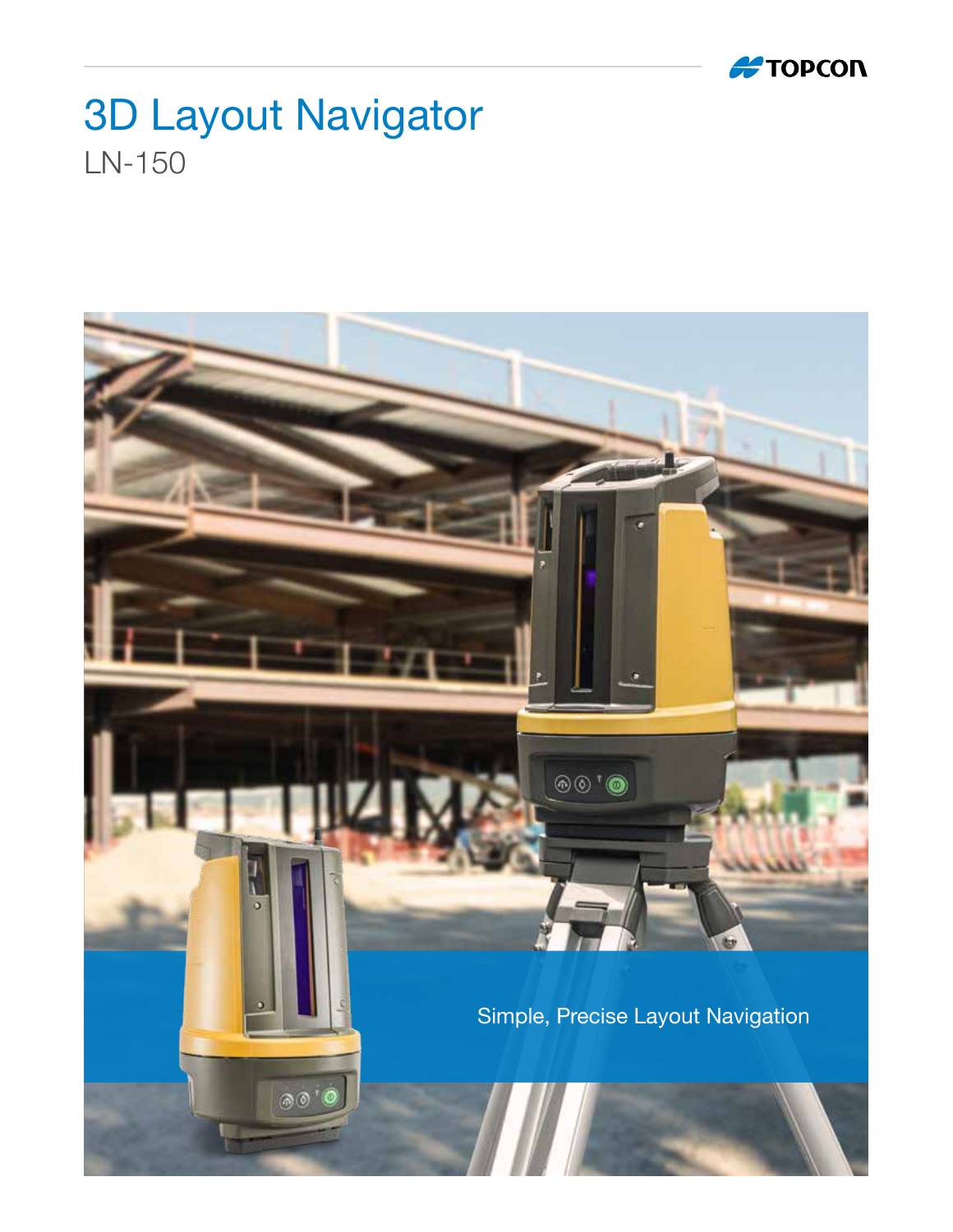## World's first 3D positioning system designed for construction layout  $IN-150$

The first time you see it, you know it's unlike anything you've experienced before. Everything about the LN-150, from the advanced technology inside, to its clean and innovative design, is a game changer for layout. With Topcon time-proven and robotic total station technologies, the instrument offers a totally new tool that's easy to use, without sacrificing the accuracy and versatility needed for all types of construction layout.

With the press of just one button, the LN-150 automatically self-levels and is ready for action. Pair it with a hand-held, touchschreen controller and you are ready to go to work.

With a ruggedized field controller, call up a simple point layout or large CAD drawings — right in the palm of your hand, anywhere on the job site. Display the design point or line that needs to be staked out, then touch it and the LN-150 immediately points to the exact location. It can also lock onto a prism and guide you to the next design points. One-person layout has never been this easy.

From traditional utility layout, to foundations, electrical, plumbing, walls, ceilings, HVAC, and much more – layout anything on the job site up to 130 m from the LN-150. Never before has construction layout been so powerfully simple.

Building interiors

Mechanical, electrical, plumbing

Foundations and footings

Utilities and general layout

Construction layout

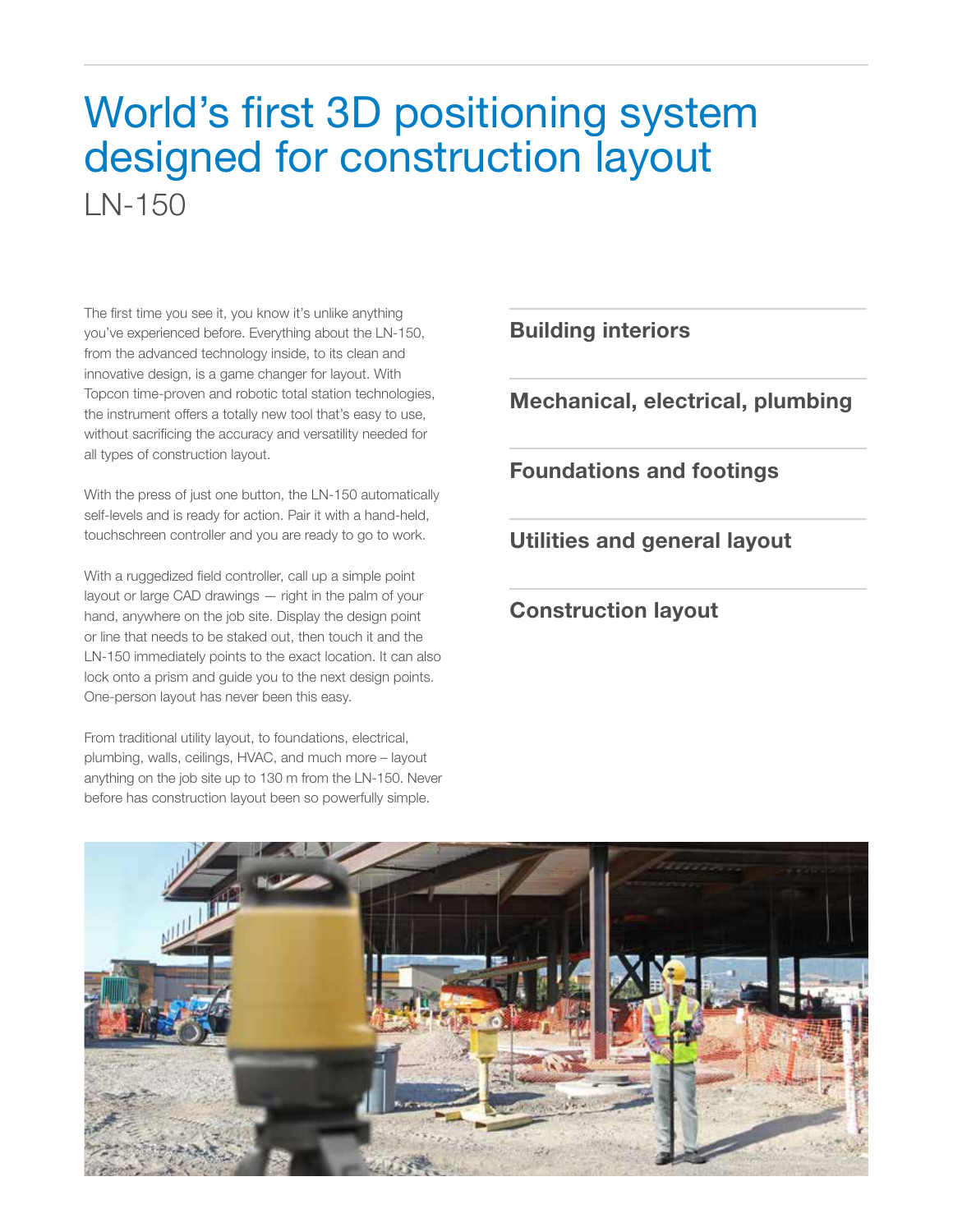

- 1 Interference-free communications
- 2 Easy-grip carrying handle
- **3** High-visibility guide lights

4 Completely sealed waterproof and dustproof housing

- 5 LED indicators and bright laser plummet
- 6 Easy, one-button setup Self-leveling base 7

### 3D layout tool

The LN-150 is a compact, self-leveling, easy-to-setup 3D layout tool designed for construction applications. Use the LN-150 in place of traditional methods such as tapes or other layout tools. Compact, rugged and lightweight, the LN-150 is ideal for construction layout and as-builts.

### Building Information Modeling (BIM)

Maintain coordination throughout your projects. Knowing what was done before and working from the same design plan is critical to keep on schedule and avoid costly collisions. With Topcon BIM solutions, you stay connected to the same design.